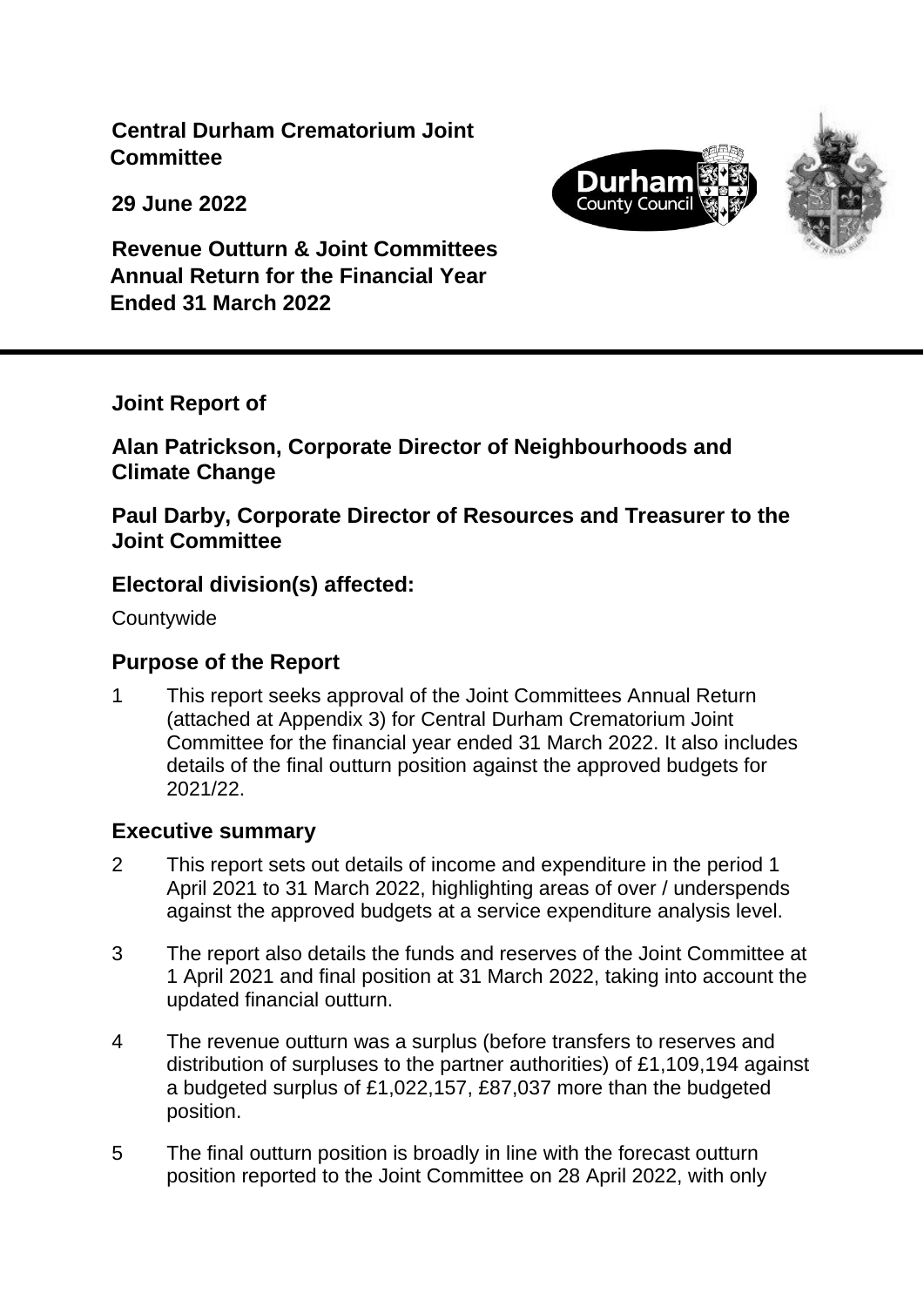minor changes across a number of budget heads resulting in a £2,482 decrease to the overall net income for the year.

- 6 In line with the CDCJC Reserve Policy to maintain a General Reserve of 30% of the income budget, a transfer to the General Reserve of £13,905 was required at year end. This transfer, in addition to the transfer in of the revenue surplus, combined with the funding of the capital programme results in a net transfer to the Major Capital Works Reserve of (£57,734).
- 7 The retained reserves of the CDCJC at 31 March 2022 are £1,726,291 along with a General Reserve of £531,675, giving a total reserves and balances position of £2,257,966 at the year end.

## **Recommendation(s)**

- 8 It is recommended that Members of the Central Durham Joint Committee:
	- Note the revenue outturn position as at 31 March 2022, including the year end position with regards to the reserves and balances of the Joint Committee.
	- Approve Section 1 Annual Governance Statement 2021/22 of the Joint Committees Annual Governance and Accountability Return for the financial year ended 31 March 2022 (attached at Appendix 3).
	- Approve Section 2 Accounting Statements 2021/22 of the Joint Committees Annual Governance and Accountability Return for the financial year ended 31 March 2022 (attached at Appendix 3).
		- The Chair, Clerk and Treasurer sign the Joint Committees Annual Governance and Accountability Return for the financial year ended 31 March 2022 (attached at Appendix 3).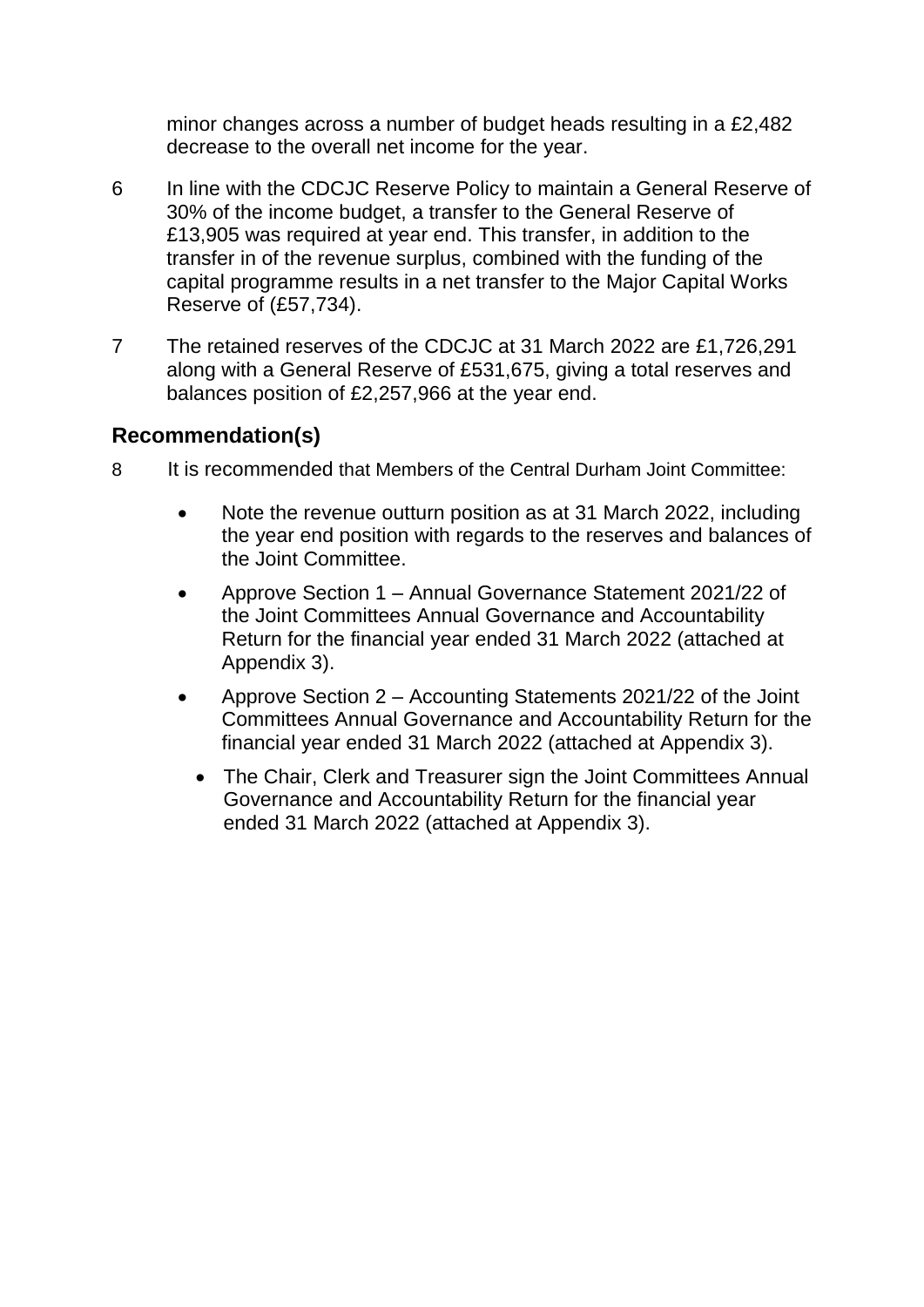#### **Background**

- 9 The Joint Committees Annual Return will be subject to external audit by the Joint Committee's appointed external auditors, Mazars LLP and the limited assurance audit will commence on 1 July 2022. Upon completion, the auditor's report will be reported to the Joint Committee and will be made available online, along with the Return.
- 10 The attached Joint Committees Annual Return (Appendix 3) is not a compulsory requirement for the Central Durham Crematorium Joint Committee but is good practice. Also attached for Member's attention at Appendix 2 is the Balance Sheet as at 31 March 2022.

## **Financial Performance**

- 11 Budgetary control reports, incorporating outturn projections, are considered by Neighbourhoods and Climate Change Management Team on a quarterly basis. The County Council's Corporate Management Team also considers regular budgetary control reports, with quarterly reports being considered by Cabinet / Overview and Scrutiny Committee. The outturn for the Central Durham Crematorium is included within this report.
- 12 The figures contained within this report have been extracted from the General Ledger and have been scrutinised and supplemented with information supplied by the Bereavement Services Manager. The following table highlights the revenue outturn financial performance of the Central Durham Crematorium as at 31 March 2022.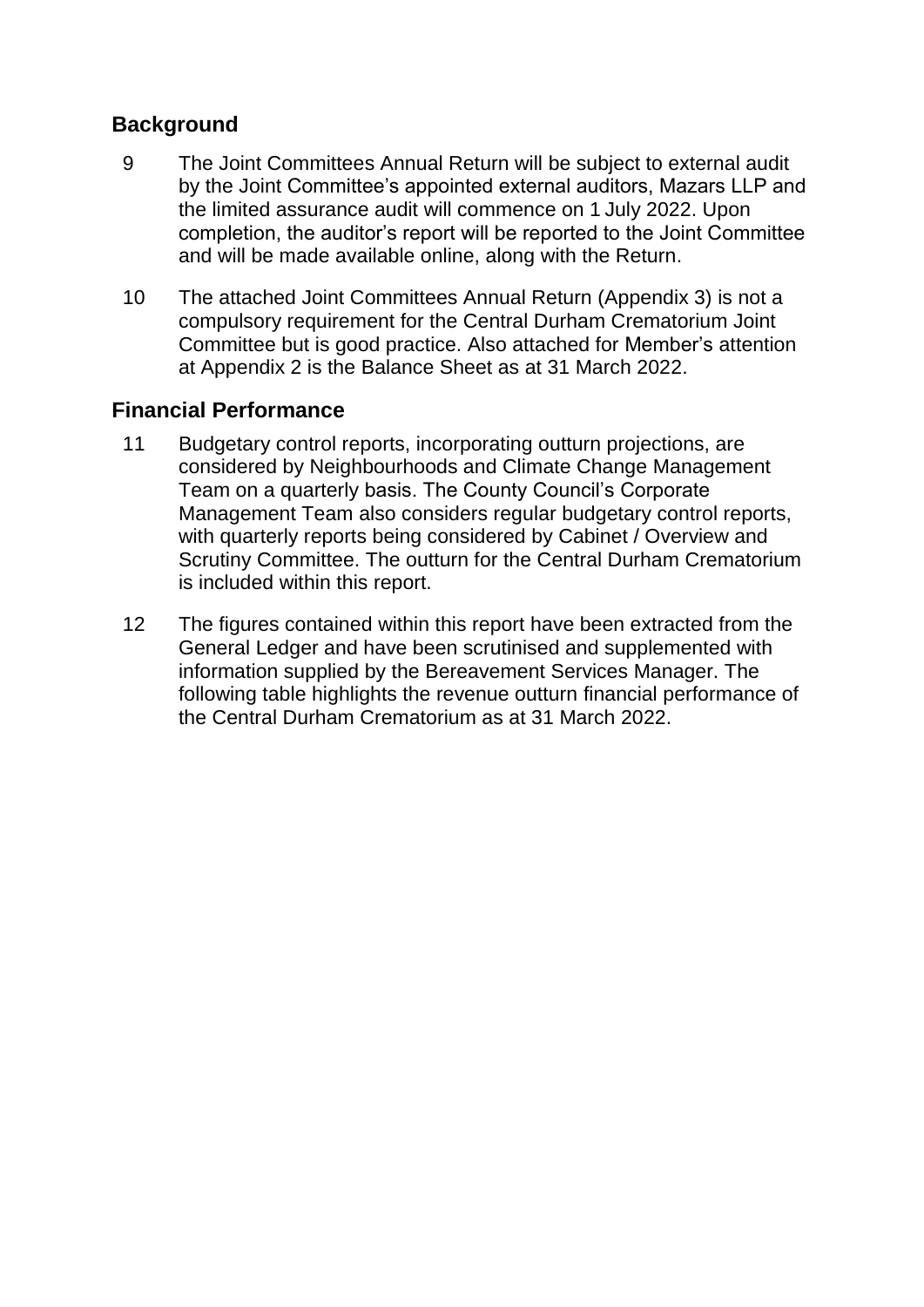|                                       |                    |                |                   | MEMO-                        |
|---------------------------------------|--------------------|----------------|-------------------|------------------------------|
|                                       |                    |                |                   | <b>Provisional</b>           |
|                                       | <b>Base Budget</b> | <b>Outturn</b> | Variance<br>Over/ | <b>Outturn</b><br>(28.04.22) |
| <b>Subjective Analysis</b>            | 2021/22            | 2021/22        | (Under)           | 2021/22                      |
| (Type of Expenditure)                 | £                  | £              | £                 | £                            |
| <b>Employees</b>                      | 295,151            | 302,822        | 7,671             | 302,834                      |
| Premises                              | 270,622            | 255,269        | (15, 353)         | 254,171                      |
| Transport                             | 2,800              | 3,134          | 334               | 3,134                        |
| <b>Supplies &amp; Services</b>        | 131,351            | 146,638        | 15,287            | 144,369                      |
| <b>Agency &amp; Contracted</b>        | 9,184              | 8,831          | (353)             | 8,831                        |
| <b>Capital Charges</b>                | $\Omega$           | $\Omega$       | 0                 | $\Omega$                     |
| <b>Central Support Costs</b>          | 40,985             | 40,985         | $\overline{0}$    | 40,985                       |
| <b>Gross Expenditure</b>              | 750,093            | 757,679        | 7,586             | 754,324                      |
| <b>Income</b>                         | (1,772,250)        | (1,866,873)    | (94, 623)         | (1,866,000)                  |
| <b>Net Income</b>                     | (1,022,157)        | (1, 109, 194)  | (87, 037)         | (1, 111, 676)                |
| Transfer to / (from) Reserves         |                    |                |                   |                              |
| Masterplan Memorial Garden            | 5,000              | 5,000          | 0                 | 5,000                        |
| <b>Major Capital Works</b>            | 133,907            | 220,944        | 87,037            | 223,426                      |
| <b>Cremator Reline Reserve</b>        | 25,000             | 25,000         | 0                 | 25,000                       |
| <b>Small Plant</b>                    | 2,000              | 2,000          | 0                 | 2,000                        |
| <b>Distributable Surplus</b>          | (856, 250)         | (856, 250)     | 0                 | (856, 250)                   |
| 80% Durham County Council             | 685,000            | 685,000        | $\bf{0}$          | 685,000                      |
| 20% Spennymoor Town<br><b>Council</b> | 171,250            | 171,250        | $\bf{0}$          | 171,250                      |

| <b>Central Durham Crematorium</b><br><b>Earmarked Reserves</b> | Balance @<br>1 April<br>2021<br>£ | <b>Transfers</b><br>to Reserve<br>£ | <b>Transfers</b><br>from<br><b>Reserve</b><br>£ | <b>Balance @</b><br>31 March<br>2022<br>£ |
|----------------------------------------------------------------|-----------------------------------|-------------------------------------|-------------------------------------------------|-------------------------------------------|
| <b>General Reserve</b>                                         | (517, 770)                        | (870, 155)                          | 856,250                                         | (531, 675)                                |
| Masterplan Memorial Garden                                     | (71, 250)                         | (5,000)                             | 0                                               | (76, 250)                                 |
| <b>Major Capital Works</b>                                     | (1,423,147)                       | (220, 944)                          | 163,210                                         | (1,480,881)                               |
| <b>Cremator Reline Reserve</b>                                 | (132, 755)                        | (25,000)                            | $\Omega$                                        | (157, 755)                                |
| <b>Small Plant</b>                                             | (9,405)                           | (2,000)                             | 0                                               | (11, 405)                                 |
| <b>Total</b>                                                   | (2, 154, 327)                     | (1, 123, 099)                       | 1,019,460                                       | (2,257,966)                               |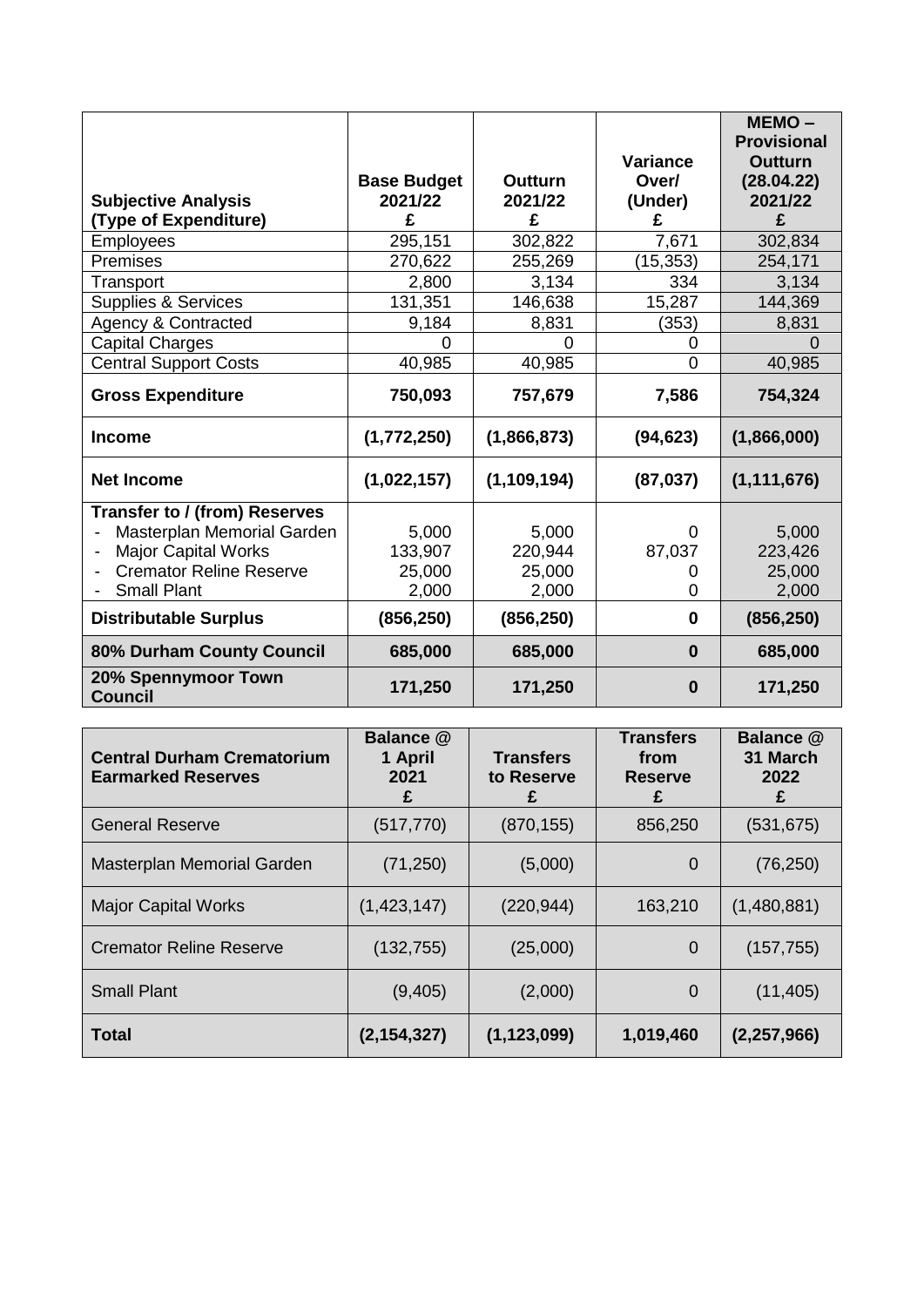#### **Explanation of Significant Variances between Original Budget and Forecast Outturn**

- 13 The final outturn position is broadly in line with the provisional outturn position reported to the Joint Committee on 28 April 2022, with only minor changes across a number of budget levels at the final outturn (£2,482 decrease) to the overall net income for the year.
- 14 The following section outlines the reasons for significant variances by subjective analysis area comparing the outturn position against the budget.

#### *14.1 Employees*

The outturn shows an overspend of **£7,671** in relation to employee costs. The reasons for this are identified below:

• Staffing costs overspent by £7,671 due to increased overtime.

#### *14.2 Premises*

The outturn shows an underspend of **(£15,353)** in relation to premises costs. The reasons for this are identified below:

- It was decided not to replace the floral tribute stand, which resulted in an underspend of **(£2,500)** in the one off SAMP budgets.
- One off SAMP budgets relating to the redecoration work and relining of the cremator hearth have been delayed until 2022/23 resulting in an underspend of **(£23,000)**.
- Utilities overspent by **£10,606** mainly due to rising gas and electricity prices.
- Tree works overspent by **£2,778** due to storm damage during the year.
- Cleaning overspent by **£5,094** due to additional cleans to ensure Covid compliance.
- Cremator servicing, repairs and equipment underspent by **(£8,331)**

#### *14.3 Supplies and Services*

The outturn shows an overspend of **£15,287** in relation to supplies and services costs. The reasons for this are identified below: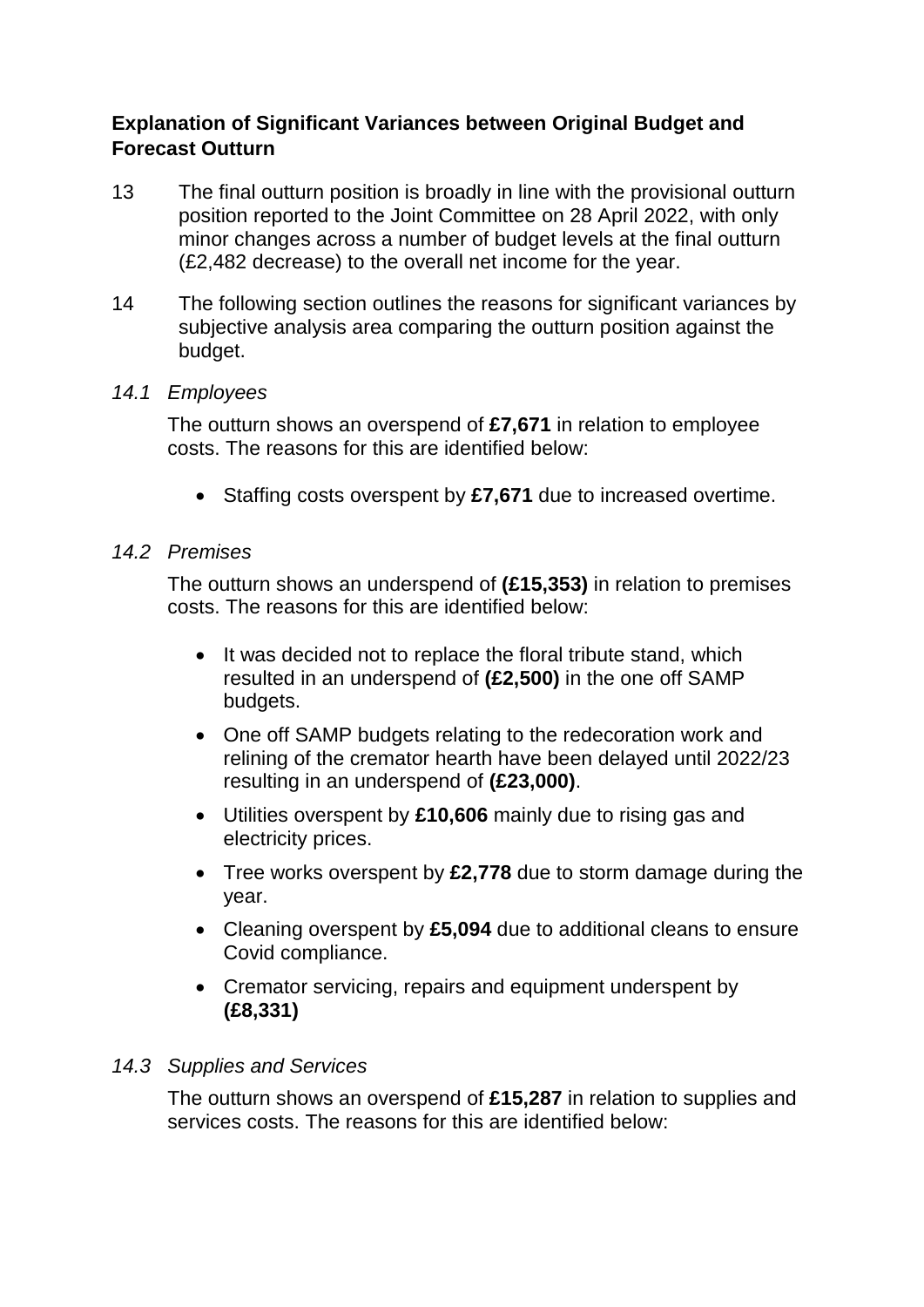- Due to the increase in cremations (highlighted later within the income section of the report), medical referee expenditure overspent by **£2,968**.
- Purchasing of webcasts overspent by **£14,360** due to the initial limited chapel capacity and continued high demand. These costs are offset by additional income received, highlighted later in the report.
- Other general costs such as purchase of urns, cremator additives, telephones and vending machines underspent by **(£541).**
- The conference and seminars budget underspent by **(£1,500)** due to the cancellation of the annual conference.

#### *14.4 Income*

An increase in income of **(£94,623)** from the 2021/22 budget is included within the updated outturn. The reasons for this are identified below:

- The outturn includes an increase of 106 cremations compared to the budget, totalling increased income to budget of **(£49,059).** The outturn allows for a total of 2,306 cremations against a budgeted 2,200 during 2021/22.
- Book of Remembrance, plaque and Webcast receipts were higher than budget resulting in additional income of **(£48,404).**
- Organ fee income was **£1,229** under budget as playing of the organ was not permitted due to Covid-19.
- Interest received was under budget by £1,611 as the bank accounts were not accruing any interest for much of the year due to the low bank interest rates.

#### **Capital Programme**

15 The following table highlights the capital outturn of the Central Durham Crematorium**:**

|                                  | <b>Base</b><br><b>Budget</b><br>2021/22 | <b>Revised</b><br><b>Budget</b><br>2021/22 | <b>Outturn</b><br>2021/22 | <b>Variance to</b><br><b>Revised</b><br><b>Budget</b><br>Over/<br>(Under) |
|----------------------------------|-----------------------------------------|--------------------------------------------|---------------------------|---------------------------------------------------------------------------|
| <b>Redevelopment Works</b>       |                                         |                                            |                           |                                                                           |
| Replacement of chapel dome       | 0                                       | 20,000                                     | 0                         | (20,000)                                                                  |
| Enlarging of cremator 1          | 0                                       | 70,000                                     | 61,500                    | (8,500)                                                                   |
| Replacement ride on grass cutter | 25,000                                  | 25,000                                     | 10,762                    | (14, 238)                                                                 |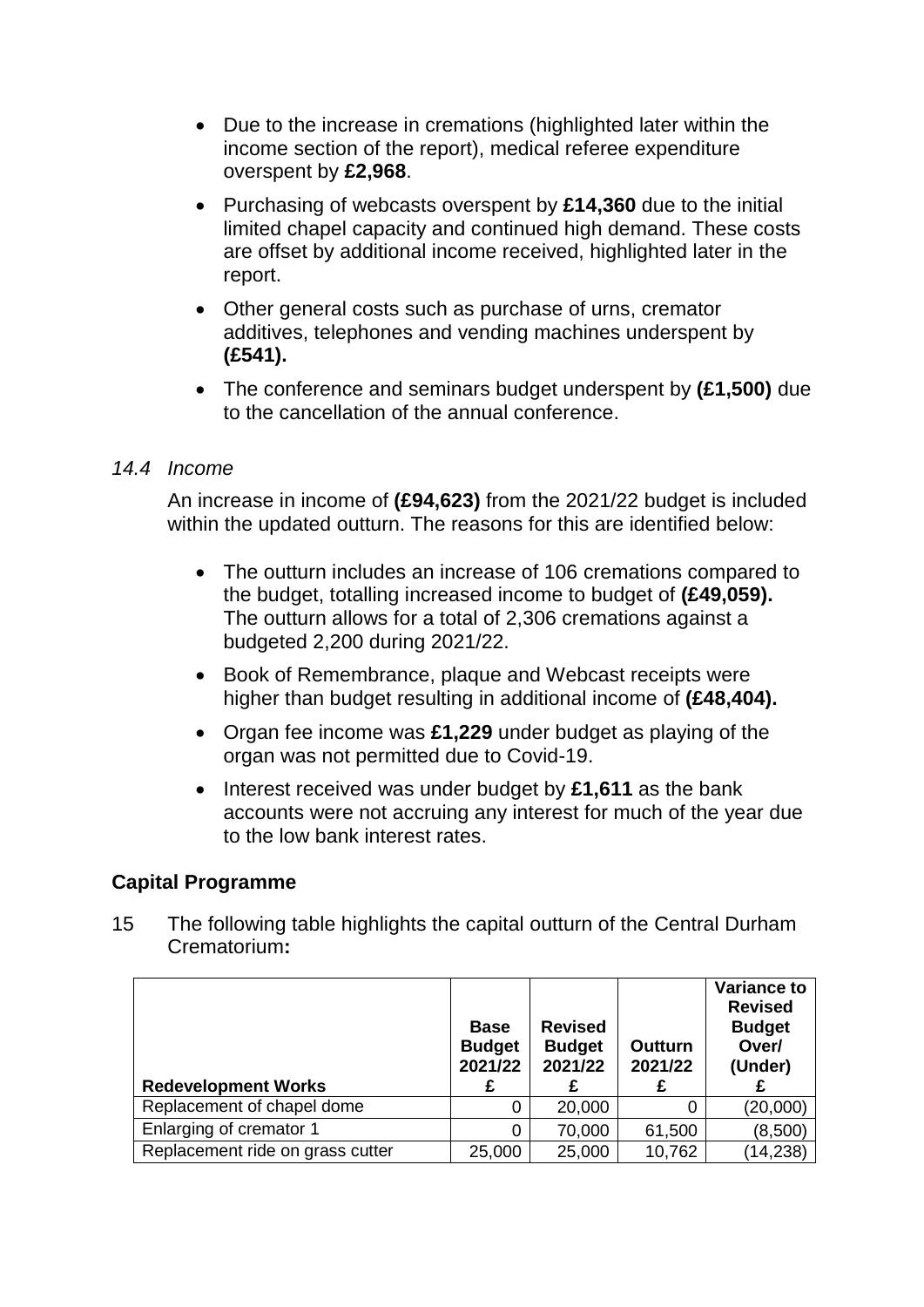| <b>Redevelopment Works</b>                                     | <b>Base</b><br><b>Budget</b><br>2021/22<br>£ | <b>Revised</b><br><b>Budget</b><br>2021/22<br>£ | Outturn<br>2021/22<br>£ | <b>Variance to</b><br><b>Revised</b><br><b>Budget</b><br>Over/<br>(Under)<br>£ |
|----------------------------------------------------------------|----------------------------------------------|-------------------------------------------------|-------------------------|--------------------------------------------------------------------------------|
| Install new gates and adjust roadway to<br>allow 2 way passing | 57,257                                       | 57,257                                          | 68,165                  | 10,908                                                                         |
| Re-lining of cremators x2                                      | 71,300                                       | 71,300                                          |                         | (71, 300)                                                                      |
| Install lighting to the crematorium                            | 10,000                                       | 10,000                                          | 8,878                   | (1, 122)                                                                       |
| Replacement for cooler cassettes                               | 88,000                                       | 88,000                                          |                         | (88,000)                                                                       |
| <b>Total</b>                                                   | 251,557                                      | 341,557                                         | 149,305                 | (192,252)                                                                      |

- 16 The cost of the Redevelopment Works was financed from the Major Capital Works reserves. The outturn shows an underspend of **(£192,252)** and the main reasons for this are identified below:
	- The replacement of the chapel dome is now planned to be completed in 22/23 resulting in an underspend of **(£20,000)**.
	- The enlarging of cremator 1 is complete and cost £61,500, resulting in an underspend of **(£8,500).**
	- The replacement ride on grass cutter was purchased in August 2021 and underspent by **(£14,238)**.
	- The widening of the roadway entrance and new gates overspent by **£10,908**.
	- The re-lining of 2 cremators was not required and underspent by **(£71,300)**.
	- The lighting installation is complete and underspent by **(£1,122)**.
	- The replacement of the 3 cooler cassettes was not carried out and they are now to be replaced in 22/23 resulting in an underspend of **(£88,000)**.

#### **Earmarked Reserves**

- 17 Contributions to earmarked reserves are £189,289 more than originally budgeted, mainly due to the additional cremations (to budget) carried out throughout the year and a number of capital schemes being carried forward into next year.
- 18 In line with the CDCJC Reserve Policy to maintain a General Reserve of 30% of the income budget, a transfer to the General Reserve of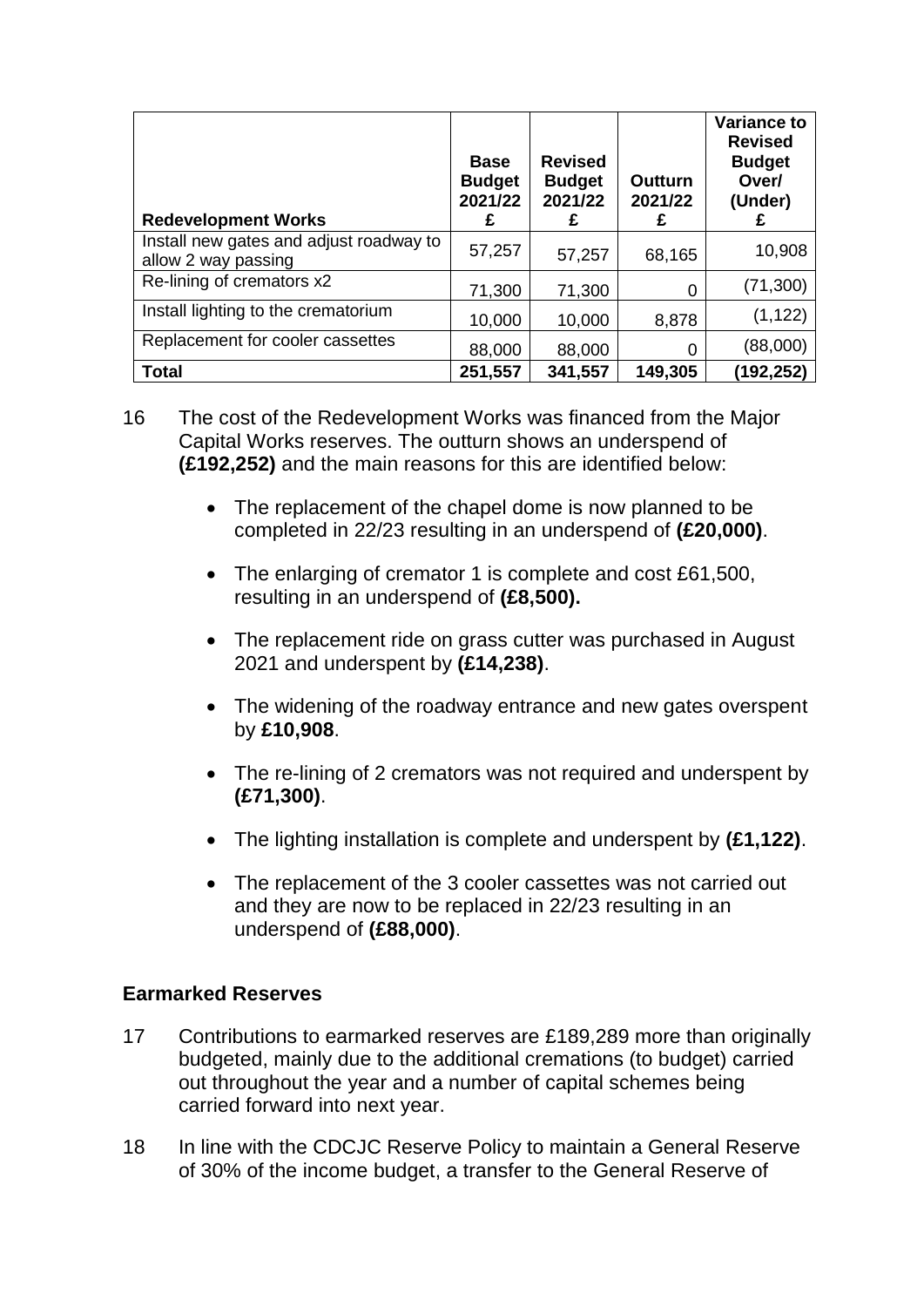£13,905 was required at year end. This results in a net transfer to the Major Capital Works Reserve of (£57,734).

19 The retained reserves of the CDCJC at 31 March 2022 are £1,726,291 along with a General Reserve of £531,675, giving a total reserves and balances position of £2,257,966 at the year end.

#### **Joint Committees Annual Governance and Accountability Return and Balance Sheet**

20 The Joint Committees Annual Governance and Accountability return is attached at Appendix 3 and is supported by the Balance Sheet information contained in Appendix 2 to this report. This shows that the Crematorium had net assets of £3,691m at 31 March 2022 funded by reserves.

| <b>Contact:</b> Philip Curran | Tel: 03000 261967 |
|-------------------------------|-------------------|
| Ed Thompson                   | Tel: 03000 263481 |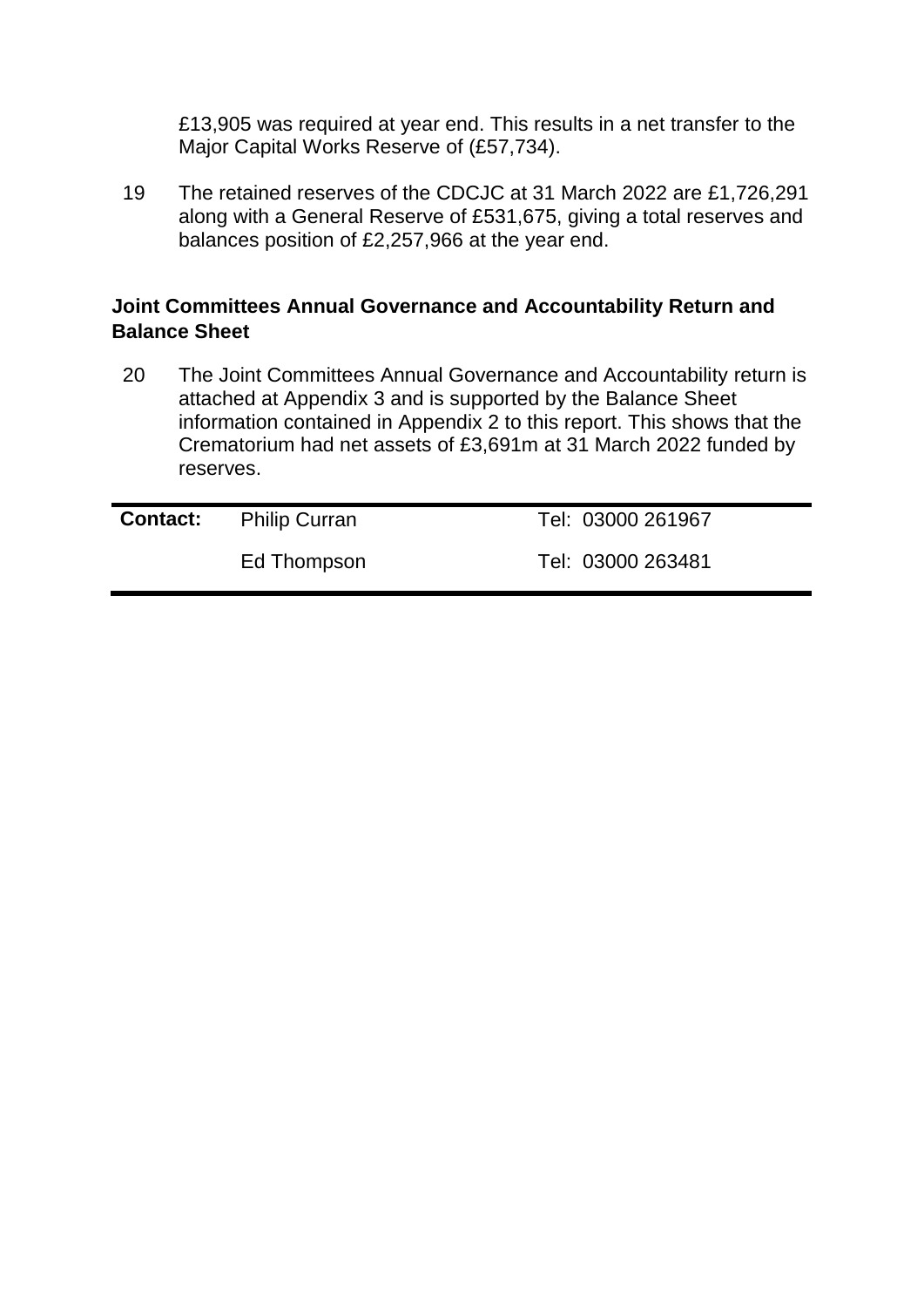# **Appendix 1: Implications**

#### **Legal Implications**

The outturn proposals contained within this report have been prepared in accordance with standard accounting policies and procedures.

## **Finance**

Full details of the year to date and projected outturn financial performance of the Central Durham Crematorium are included within the body of the report.

## **Consultation**

None. However, Officers of Spennymoor Town Council were provided with a copy of the report and given opportunity to comments / raise any detailed queries on the contents of this report in advance of circulation to members of the CDCJC.

# **Equality and Diversity / Public Sector Equality Duty**

None.

## **Climate Change**

None.

# **Human Rights**

None.

# **Crime and Disorder**

None.

# **Staffing**

None.

# **Accommodation**

None.

#### **Risk**

The figures contained within this report have been extracted from the General Ledger, and have been scrutinised and supplemented with information supplied by the Bereavement Services Manager. The outturn has been produced taking into consideration the spend to date, trend data and market intelligence, and includes an element of prudence. This, together with the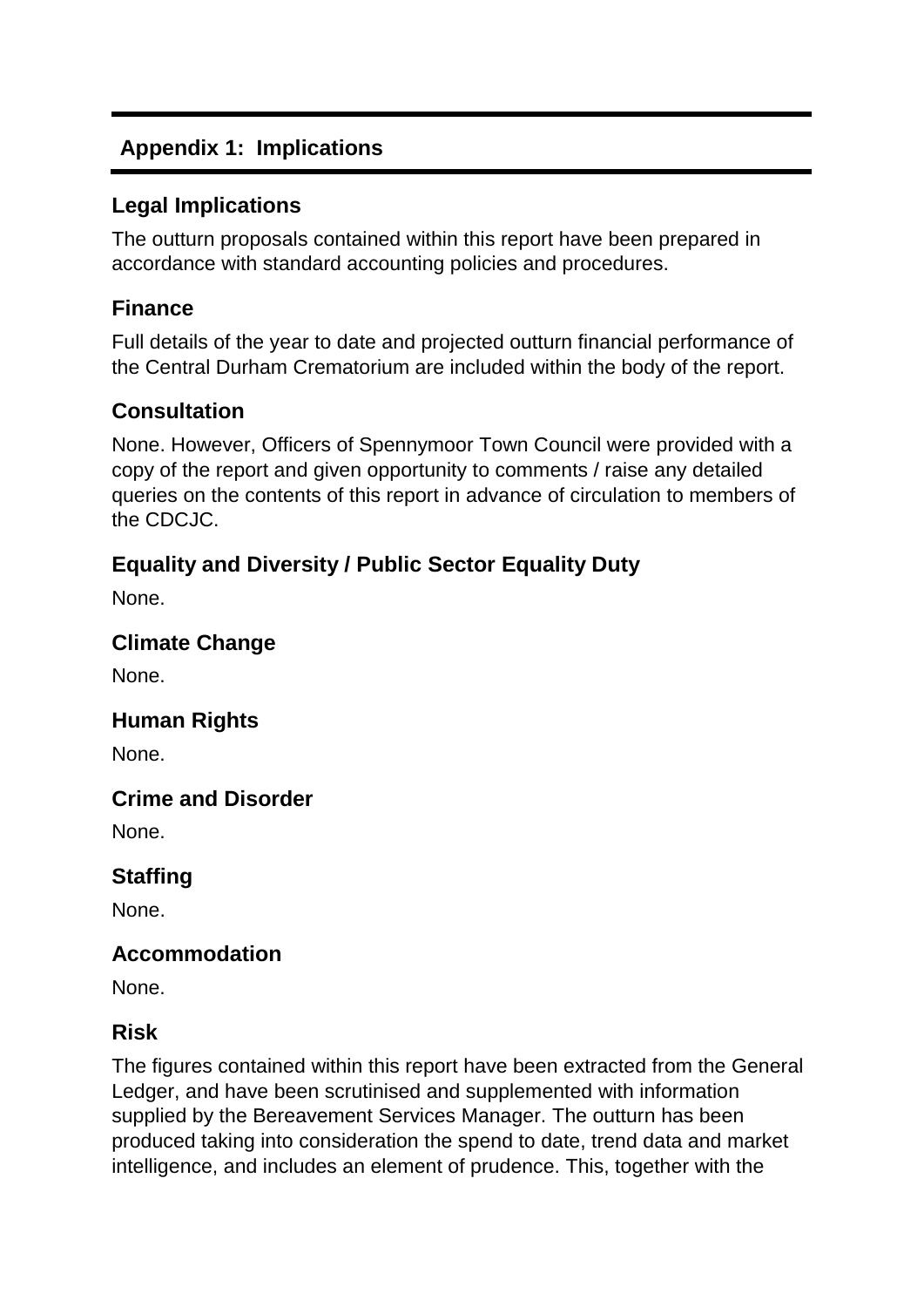information supplied by the Bereavement Services Manager, should mitigate the risks associated with achievement of the forecast outturn position.

## **Procurement**

None.